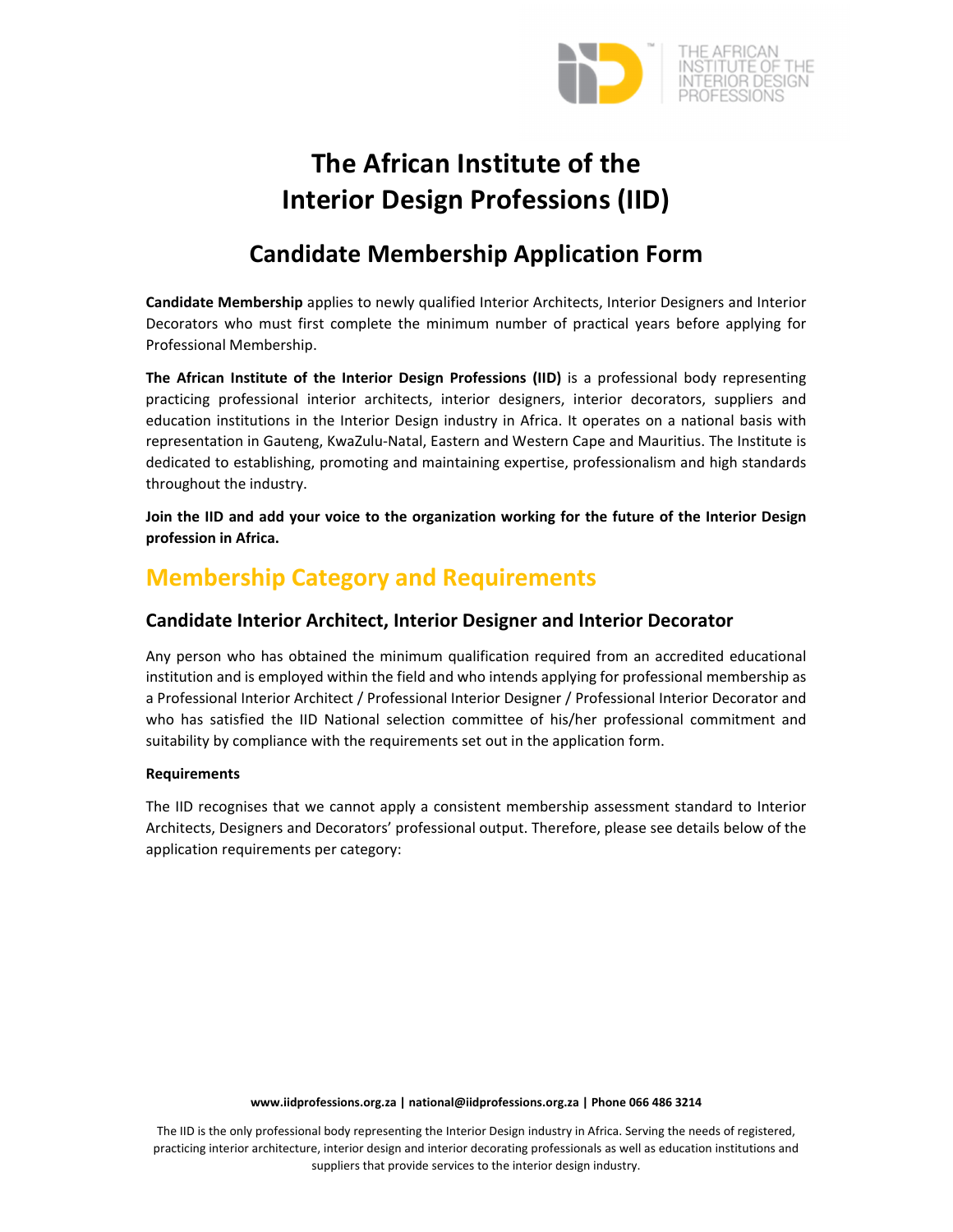

### **Candidate Interior Architect / Interior Designer / Interior Decorator**

• Copies of your qualification(s)

 $\mathbb{P}^1$ 

- Items according to checklist below to be submitted via Google Drive, Drop Box links, PDF or PowerPoint (Via Email or WeTransfer)
- Letter from employer verifying employment in a design/décor company.

| PORTFOLIO SUBMISSION REQUIREMENT |                           |                                               |                                                      |                                                                  |                                                         |                                         |                                           |                                             |             |           |
|----------------------------------|---------------------------|-----------------------------------------------|------------------------------------------------------|------------------------------------------------------------------|---------------------------------------------------------|-----------------------------------------|-------------------------------------------|---------------------------------------------|-------------|-----------|
|                                  |                           | <b>MOOD</b><br><b>BOARD</b>                   | <b>SAMPLE</b><br><b>BOARD</b>                        | <b>PRESENTATION</b><br><b>BOARD</b>                              | <b>TECHNICAL</b><br><b>DOCUMENTATION</b>                | <b>QTY OF PROJECTS</b><br>OVER 12 MONTH | AVERAGE m <sup>2</sup><br><b>PROJECTS</b> | <b>MONITARY VALUE OF</b><br><b>PROJECTS</b> |             |           |
|                                  |                           |                                               |                                                      |                                                                  |                                                         | <b>PERIOD</b>                           |                                           | > 50k                                       | $<$ 250 $k$ | $< 1$ mil |
|                                  | 500 - INTERIOR DECORATORS |                                               |                                                      |                                                                  |                                                         |                                         |                                           |                                             |             |           |
| $500 - 1$                        | Students                  |                                               | $\overline{2}$                                       | 2 incl. Before &<br>after photos of<br>actuals                   | If possible                                             | Minimum suggestions?                    | m <sup>2</sup>                            |                                             |             |           |
| $500 - 2$                        | Candidate                 | 3                                             | $\overline{3}$                                       | 3 incl. Before &<br>after photos of<br>actuals                   | If possible                                             |                                         |                                           |                                             |             |           |
|                                  | 600 - INTERIOR DESIGNERS  |                                               |                                                      |                                                                  |                                                         |                                         |                                           |                                             |             |           |
| $600 - 1$                        | Students                  | 2 could<br>also incl.<br>concept<br>sketches  | 2                                                    | 2                                                                | - full set of W/gwgs,<br>incl 3 x shopfitting detail    |                                         |                                           |                                             |             |           |
| $600 - 2$                        | Candidate                 | 3 could<br>also incl.<br>concept<br>sketches  | 3 or list of<br>manufacturers<br>suppliers<br>used   | 3 incl. Before &<br>after photos of<br>actuals where<br>possible | 2 - full sets of W/dwgs,<br>incl 4 x shopfitting detail |                                         |                                           |                                             |             |           |
|                                  | 700 - INTERIOR ARCHITECTS |                                               |                                                      |                                                                  |                                                         |                                         |                                           |                                             |             |           |
| $700 - 1$                        | Students                  | 2 should<br>also incl.<br>concept<br>sketches | 2                                                    | 2                                                                | 2 - full sets of W/dwgs.<br>incl 4 x shopfitting detail |                                         |                                           |                                             |             |           |
| $700 - 2$                        | Candidate                 | 3 should<br>also incl.<br>concept<br>sketches | 3 or list of<br>manufacturers<br>suppliers /<br>used | 3 incl. Before &<br>after photos of<br>actuals                   | 3 - full sets of W/dwgs.<br>incl 4 x shopfitting detail |                                         |                                           |                                             |             |           |

## **Membership Fees**

| <b>Membership Fee</b>   | <b>Annual</b><br><b>Subscription</b><br>Fee | <b>Webpage</b><br><b>Gallery</b> | <b>Total 1st Year</b> |
|-------------------------|---------------------------------------------|----------------------------------|-----------------------|
| <b>Candidate Member</b> | On                                          | On                               | On                    |
| <b>All Categories</b>   | <b>Application</b>                          | <b>Application</b>               | <b>Application</b>    |

**www.iidprofessions.org.za | national@iidprofessions.org.za | Phone 066 486 3214** All figures are VAT inclusive - The Webpage Gallery Fee is a once off - Changes will be subject to quotation *Applicants who are self‐employed need to be VAT registered and/or have a Business Registration Number.*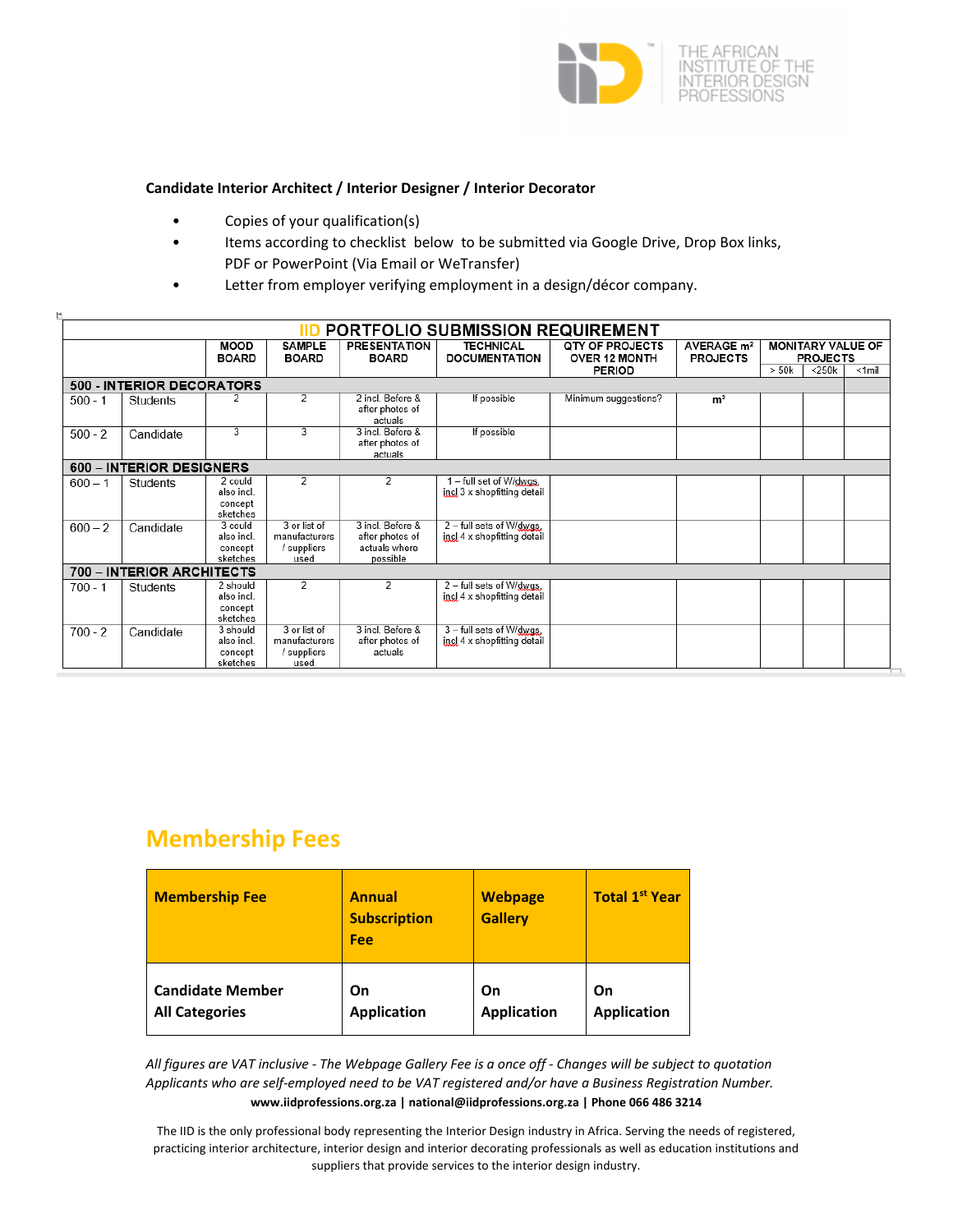

**The IID will send you a reference number once your application is approved. Please use it when making payment. Any payments received without reference will not be credited to your account. Members are encouraged to pay their Annual Subscription by a Monthly Debit Order facility. The necessary forms will be sent with your invoice.**

# **Candidate Membership Application Form**

| <b>Section A</b>                                                                     | <b>Membership Categories</b>                                                |                                                                                             |                                                                            |                                                                             |                                                                                |
|--------------------------------------------------------------------------------------|-----------------------------------------------------------------------------|---------------------------------------------------------------------------------------------|----------------------------------------------------------------------------|-----------------------------------------------------------------------------|--------------------------------------------------------------------------------|
| <b>Please indicate</b><br>which<br>Category of<br>Membership you<br>are applying for | Candidate<br><b>Interior</b><br><b>Architect 5</b><br>Year<br>Qualification | <b>Candidate</b><br><b>Senior</b><br><b>Interior</b><br>Designer 4<br>Year<br>Qualification | Candidate<br><b>Interior</b><br><b>Designer</b><br>3 Year<br>Qualification | Candidate<br><b>Interior</b><br><b>Decorator</b><br>1 Year<br>Qualification | Candidate<br><b>Interior</b><br><b>Decorator</b><br><b>No</b><br>Qualification |
| <b>Section B</b>                                                                     | <b>Personal Information</b>                                                 |                                                                                             |                                                                            |                                                                             |                                                                                |
| <b>Name and Surname</b>                                                              |                                                                             |                                                                                             |                                                                            |                                                                             |                                                                                |
| <b>Title</b>                                                                         |                                                                             |                                                                                             |                                                                            |                                                                             |                                                                                |
| Gender                                                                               |                                                                             |                                                                                             |                                                                            |                                                                             |                                                                                |
| Race                                                                                 |                                                                             |                                                                                             |                                                                            |                                                                             |                                                                                |
| Age                                                                                  |                                                                             |                                                                                             |                                                                            |                                                                             |                                                                                |
| <b>ID or Passport</b><br><b>Number</b>                                               |                                                                             |                                                                                             |                                                                            |                                                                             |                                                                                |
| <b>SACAP Membership</b><br><b>Number</b>                                             |                                                                             |                                                                                             |                                                                            |                                                                             |                                                                                |
| <b>Employer or</b><br><b>Company Name</b>                                            |                                                                             |                                                                                             |                                                                            |                                                                             |                                                                                |

#### **www.iidprofessions.org.za | national@iidprofessions.org.za | Phone 066 486 3214**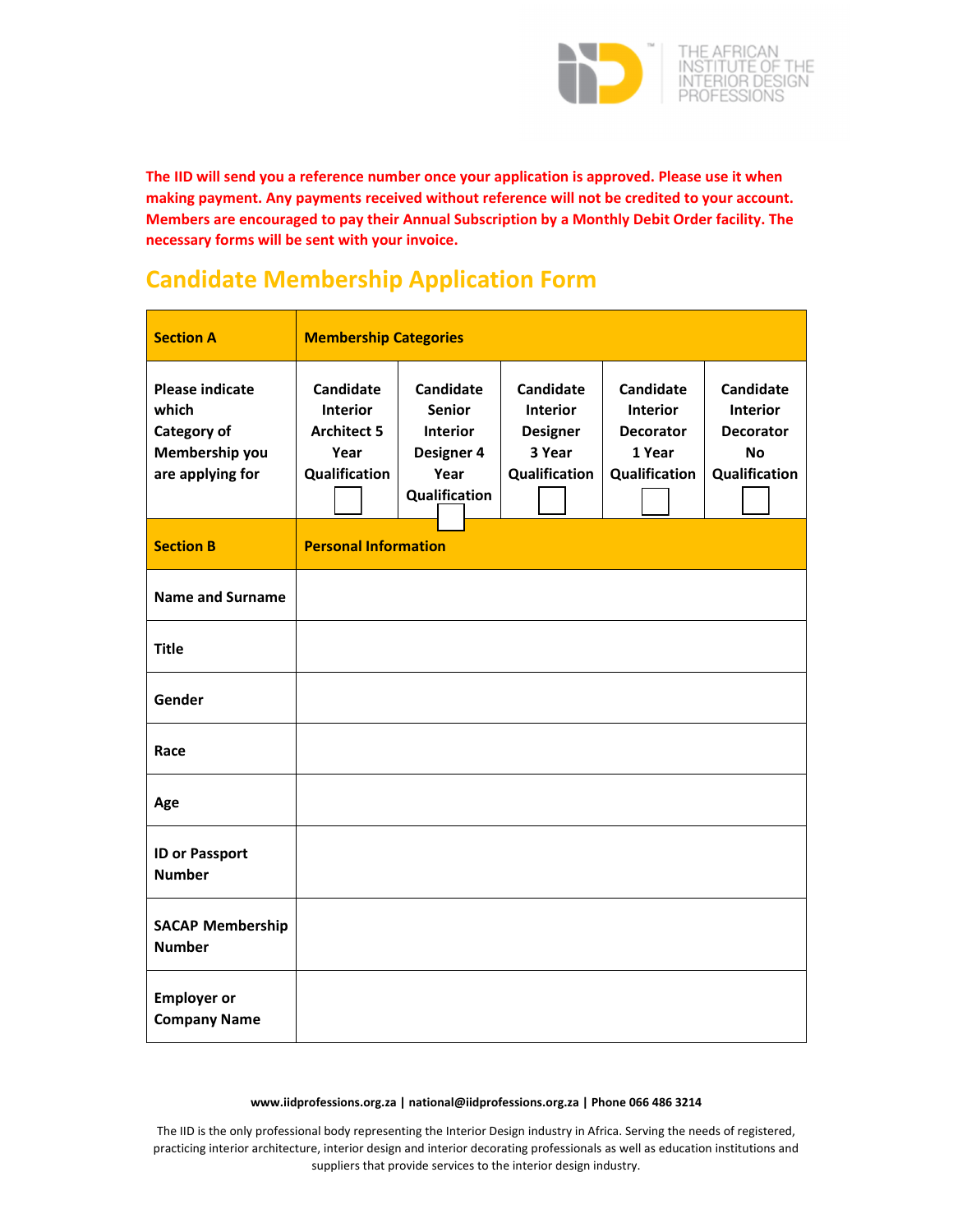

| Company<br>Registration             |        |          |      |                             |       |
|-------------------------------------|--------|----------|------|-----------------------------|-------|
| <b>VAT Registration</b>             |        |          |      |                             |       |
| <b>Physical Address</b>             |        |          |      |                             |       |
| <b>Postal Address</b>               |        |          |      |                             |       |
| <b>Postal Code</b>                  |        |          |      |                             |       |
| <b>Phone Number</b>                 |        |          |      |                             |       |
| <b>Mobile Number</b>                |        |          |      |                             |       |
| <b>Email Address</b>                |        |          |      |                             |       |
| <b>Website Address</b>              |        |          |      |                             |       |
| <b>Year Established</b>             |        |          |      |                             |       |
| How did you hear<br>about the IID?  |        |          |      |                             |       |
| <b>IID Ambassador</b>               |        |          |      |                             |       |
| Please indicate type<br>of premises | Office | Showroom | Shop | <b>Private</b><br>Residence | Other |
| If Other please<br>specify          |        |          |      |                             |       |

#### **www.iidprofessions.org.za | national@iidprofessions.org.za | Phone 066 486 3214**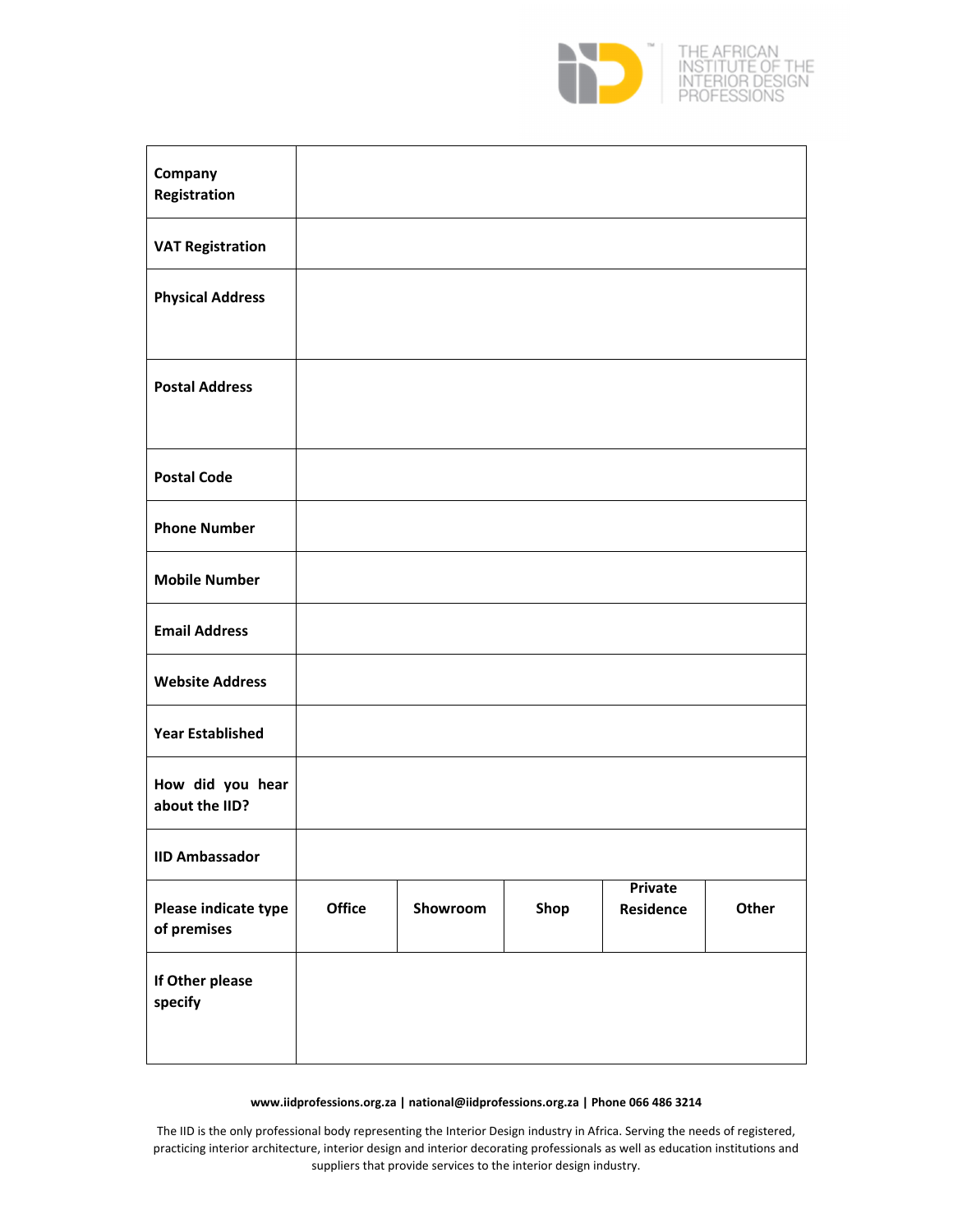

| <b>Description of</b><br><b>Company and</b><br><b>Services</b>                                                                                                                                                                                                   |                       |
|------------------------------------------------------------------------------------------------------------------------------------------------------------------------------------------------------------------------------------------------------------------|-----------------------|
| Within the last 5<br>years have you (or<br>any shareholders or<br>office bearers in<br>your company)<br>committed any act<br>of insolvency, or<br>been associated<br>with any company<br>in respect to which<br>a liquidator,<br>receiver or<br>manager has been |                       |
| appointed. Please<br>provide full<br>particulars if yes:                                                                                                                                                                                                         |                       |
| Are you a Member<br>of any other<br>professional body?<br>If Yes please specify                                                                                                                                                                                  |                       |
| <b>Section C</b>                                                                                                                                                                                                                                                 | <b>Qualifications</b> |
| <b>University or</b><br>College                                                                                                                                                                                                                                  |                       |
| <b>Title of Course</b>                                                                                                                                                                                                                                           |                       |

#### **www.iidprofessions.org.za | national@iidprofessions.org.za | Phone 066 486 3214**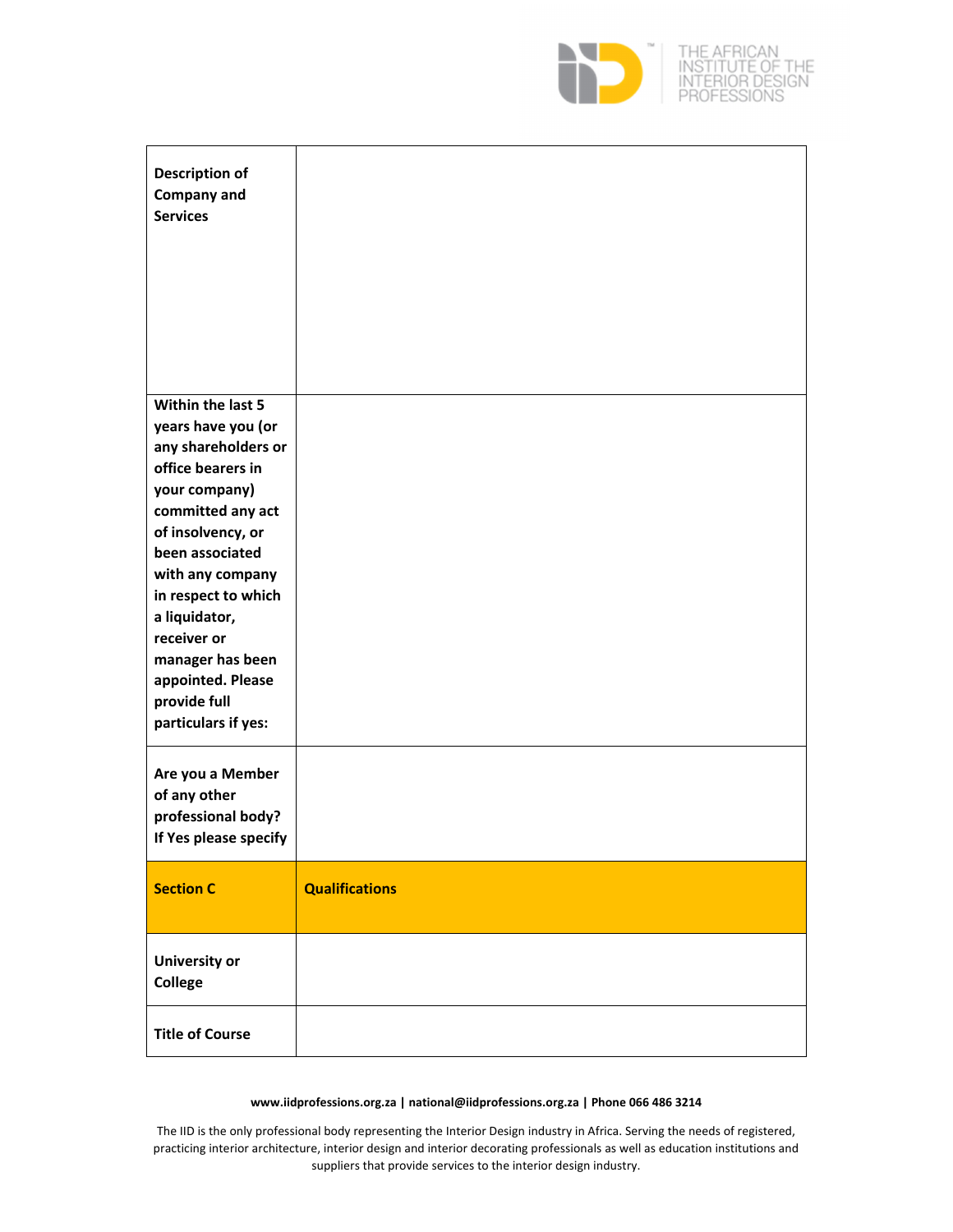

OF THE<br>JESIGN

| <b>Duration of Course</b>                                                         |  |
|-----------------------------------------------------------------------------------|--|
| <b>Year Qualified</b>                                                             |  |
| Qualification<br>Gained<br>Please attach a<br>copy of your final<br>qualification |  |
|                                                                                   |  |

**Please note, Membership is automatically renewed every year unless written resignation isreceived by the IID National Office from the Member no later than three months prior to your IID Membership cycle year end.**

## **Declaration**

I, the undersigned, being a bone fide Interior Architect / Designer / Decorator / Representative of the company, hereby apply for Membership of The African Institute of the Interior Design Professions and undertake that, if admitted to Membership, I agree to abide by the articles of the IID Constitution and to uphold the Code of Conduct. (Attached)

I declare that all the information contained herein is complete and accurate in every way and I am aware that is against the law to provide false information. I am aware that by signing and submitting this form, I have read and understood all that is contained herein.

| <b>Name</b>     |  |
|-----------------|--|
| <b>Position</b> |  |
| Signature       |  |
| Place           |  |
| Date            |  |
|                 |  |

#### **www.iidprofessions.org.za | national@iidprofessions.org.za | Phone 066 486 3214**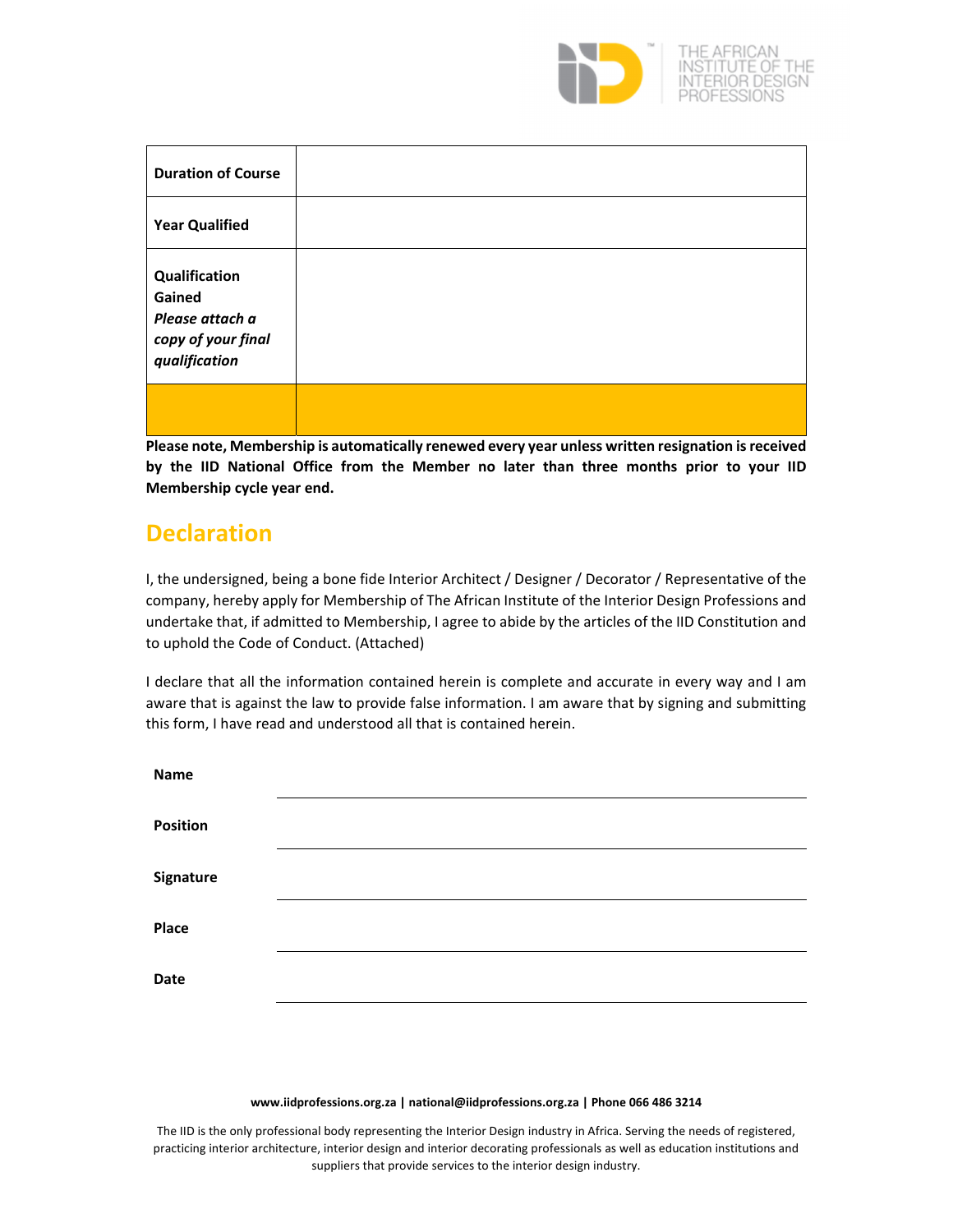

# CODE OF CONDUCT

## The African Institute of the Interior Design Professions (IID)

All Members of the African Institute of the Interior Design Professions (IID) are obliged to adhere to the Code of Professional Conduct and to accept such by signature below

The observance of this Code is a condition of membership of the Institute. The Council may reprimand, suspend or expel any member or in the case of corporate and founding members request registration, as defined in Section 6.5 to 6.6 of the Constitution of the IID, who infringes this Code, or who, in its opinion, conducts himself in any manner which discredits the profession.

Any questions, which may arise as to the interpretation of this Code, are to be referred to the National office or Directors of the IID whose decision is final.

Members conducting a design practice in partnership or association with non-members shall be responsible for the observance of this Code by themselves and by all members of the organisation.

Members working or seeking work in a country other than the Republic of South Africa shall at all times observe the relevant Code of Conduct of the National Institute concerned.

## **A Member's Responsibility, according to Ico‐D**

The overarching responsibility of every Member is to take an active role in the international design community through enthusiastic participation in Meetings, Platforms and Work Groups. This Council is its Members. If we share information and pool resources, we gain strength together. That means that every Member has the responsibility to maintain and strengthen connections between their local communities and international community. Your news is of interest to other Members, as theirs is to you: Have you struggled this year to solve an issue in your community? Thisis of interest to your fellow Members. Solutions shared are time and effort saved. Are there issues you think would be better solved together? We would like to hear about that too. A 'good' Member is a Member who maintains an active connection between the regional, national and international design communities, who participates in events and initiatives, and who generally takes and interest.

- 1. **The Member's Responsibility to the Community**
- 1.2 A Member accepts a professional obligation to further the social and aesthetic standards of the community.
- 1.3 A Member shall act in keeping with the honour and dignity of the profession.
- 1.4 A Member shall not consciously assume or accept a position in which his personal interests conflict with his professional duty.
- 1.5 A Member accepts professional responsibility to act in the best interests of the ecology and the natural environment.
- 1.6 A Member must represent them self correctly and may not refer to themselves as an 'interior architect', 'interior designer' or 'interior decorator' without being certified, qualified and/or experienced as such.

#### **www.iidprofessions.org.za | national@iidprofessions.org.za | Phone 066 486 3214**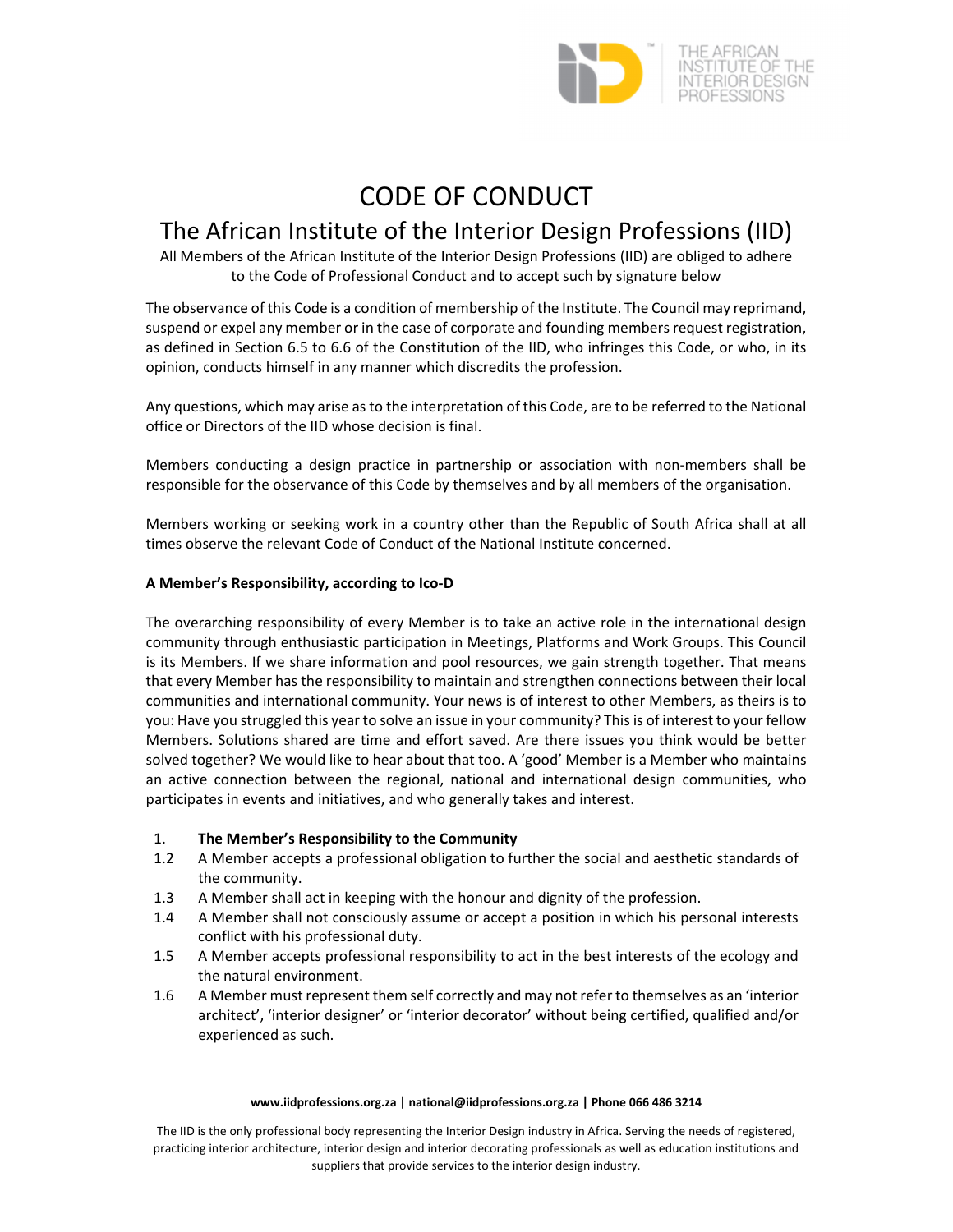

## **2. The Member's Responsibility to his Client**

- 2.1 A Member shall act in his client's interest and use his best endeavours within the limits of his professional duties.
- 2.2 A Member shall not work simultaneously on assignments, which are in direct competition, without the agreement of the clients or employers concerned except in specific cases where it is the convention of a particular trade for a designer to work at the same time for various competitors.
- 2.3 A Member shall treat all knowledge of his client's intentions, production methods and/or business organisation as confidential and shall not, at any time, divulge such information without the consent of his client. It is the Member's responsibility to ensure that all members of his staff are similarly bound to confidentiality.
- 2.4 A Member shall not release for publication any confidential information about the work he is doing or has completed, unless his client or employer has given prior consent. Such consent shall, however, not be unreasonably withheld by the client.

## **3. The Member's Responsibility to Other Members**

- 3.1 A Member shall not knowingly accept any professional assignment, upon which another member has been or is acting, without notifying the other member and until he is satisfied that the former appointment has been properly terminated.
- 3.2 A Member shall not attempt, directly or indirectly, to supplant another member, nor may he compete with another member by means of unethical inducement
- 3.3 A Member must be fair in criticism and shall not denigrate the work or reputation of a fellow member.
- 3.4 A Member shall not accept instructions from his client or employer, which knowingly involve plagiarism, nor shall he consciously act in any manner involving plagiarism.

## **4. Remuneration**

- 4.1 A Member shall work for a fee, a royalty and/or a salary. Separate charges shall be allowed, where necessary, for time spent on contracting or supplying services on behalf of the client.
- 4.2 A Member shall not undertake any work at the invitation of a client without payment of appropriate remuneration. A Member may, however, undertake work without fee or at a reduced rate for charitable or non‐profit making organisations.
- 4.3 A Member shall comply with the Consumer Protection Act no. 68 of 2008.
- 4.4 A Member who is asked to advise on the selection of designers shall accept no payment in any form from the designer recommended.

## **5. Publicity**

- 5.1 A Member may take paid advertising space in any media or publish publicity material in which to advertise his professional services, provided all information is truthful, factual and does not make any unsubstantiated claims. It must be fair to clients and other designers in accordance with the dignity of the profession.
- 5.2 A Member may approach a potential client or employer only in a professional manner.
- 5.3 A Member may allow his name to be used by clients, employers, agents or others in advertisements only in connection with factual statements of goods or services offered and provided the statements in such advertisements are not harmful to other members or detrimental to the dignity of the profession.

#### **www.iidprofessions.org.za | national@iidprofessions.org.za | Phone 066 486 3214**